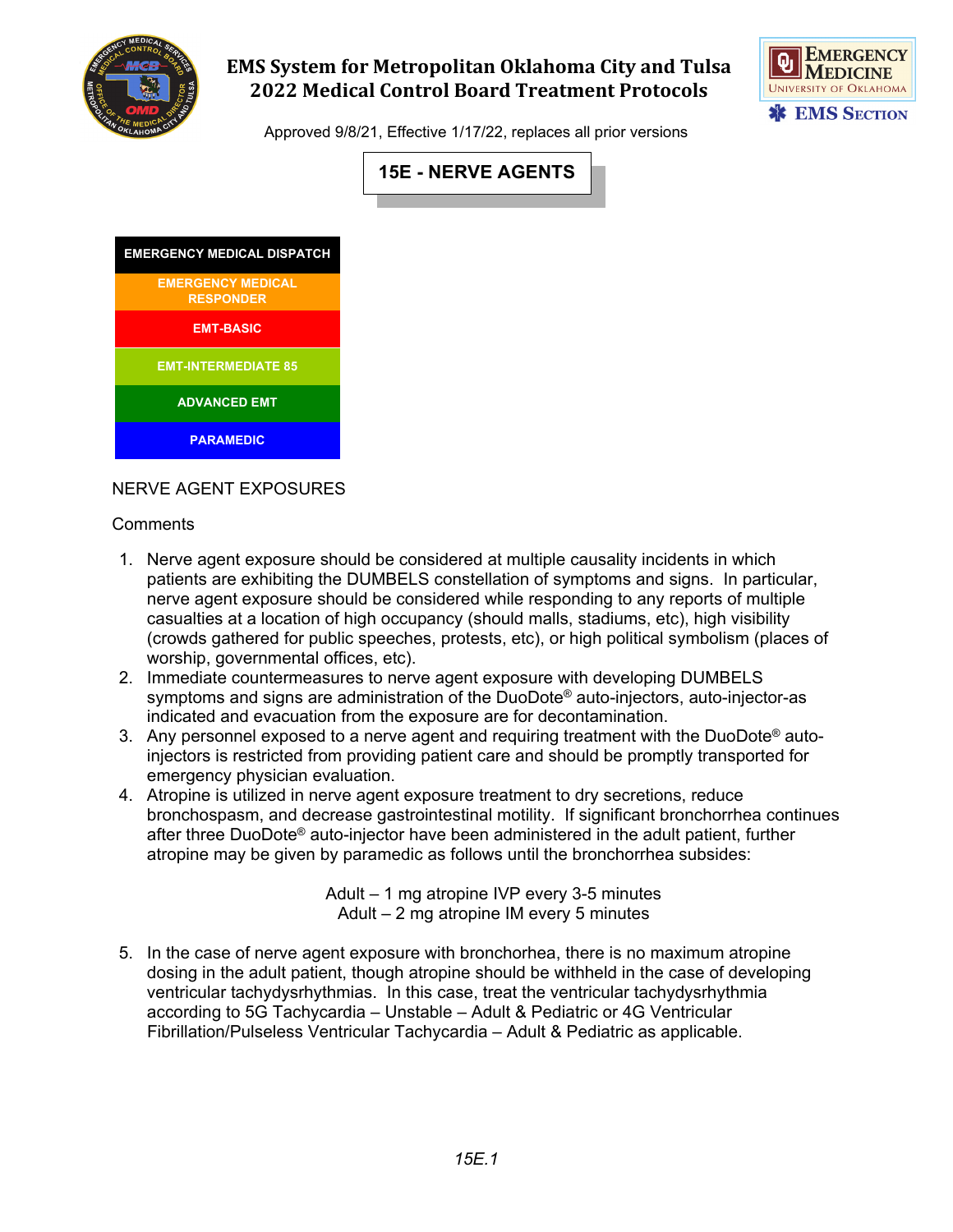

# **EMS System for Metropolitan Oklahoma City and Tulsa 2022 Medical Control Board Treatment Protocols**



Approved 9/8/21, Effective 1/17/22, replaces all prior versions **PROTOCOL 15E: Nerve Agents, cont.**

- 6. DuoDote® is utilized in nerve agent exposure to reverse the nerve agent effect on acetylcholinesterase, the enzyme responsible for neurotransmitter regulation. Refer also to Protocol 16M for self/buddy care using DuoDote®.
- 7. Patients contaminated by vapor-only nerve agent exposures should be decontaminated by clothing removal (dry decon). Patients contaminated by liquid nerve agent exposures should be decontaminated by clothing removal and thoroughly washed with soap and water (wet decon).
- 8. In the absence of DUMBELS symptoms and signs, nerve agent exposure has not occurred. The DuoDote® auto-injectors are not authorized for patients not exhibiting DUMBELS symptoms and signs.
- 9. Pediatric patients (<25 kg) with DUMBELS symptoms and signs in the setting of suspected nerve agent exposures should be treated with one DuoDote® auto-injector kit and OLMCP should be contacted for further direction in relation to any further atropine and/or 2-PAM usage.
- 10. Patients treated with DuoDote® auto-injector kits should either have the auto-injector hooked to their clothing or a prominent vertical mark on their forehead for each kit administered to indicate to further healthcare providers the number of DuoDote® autoinjector kits the patient has received.